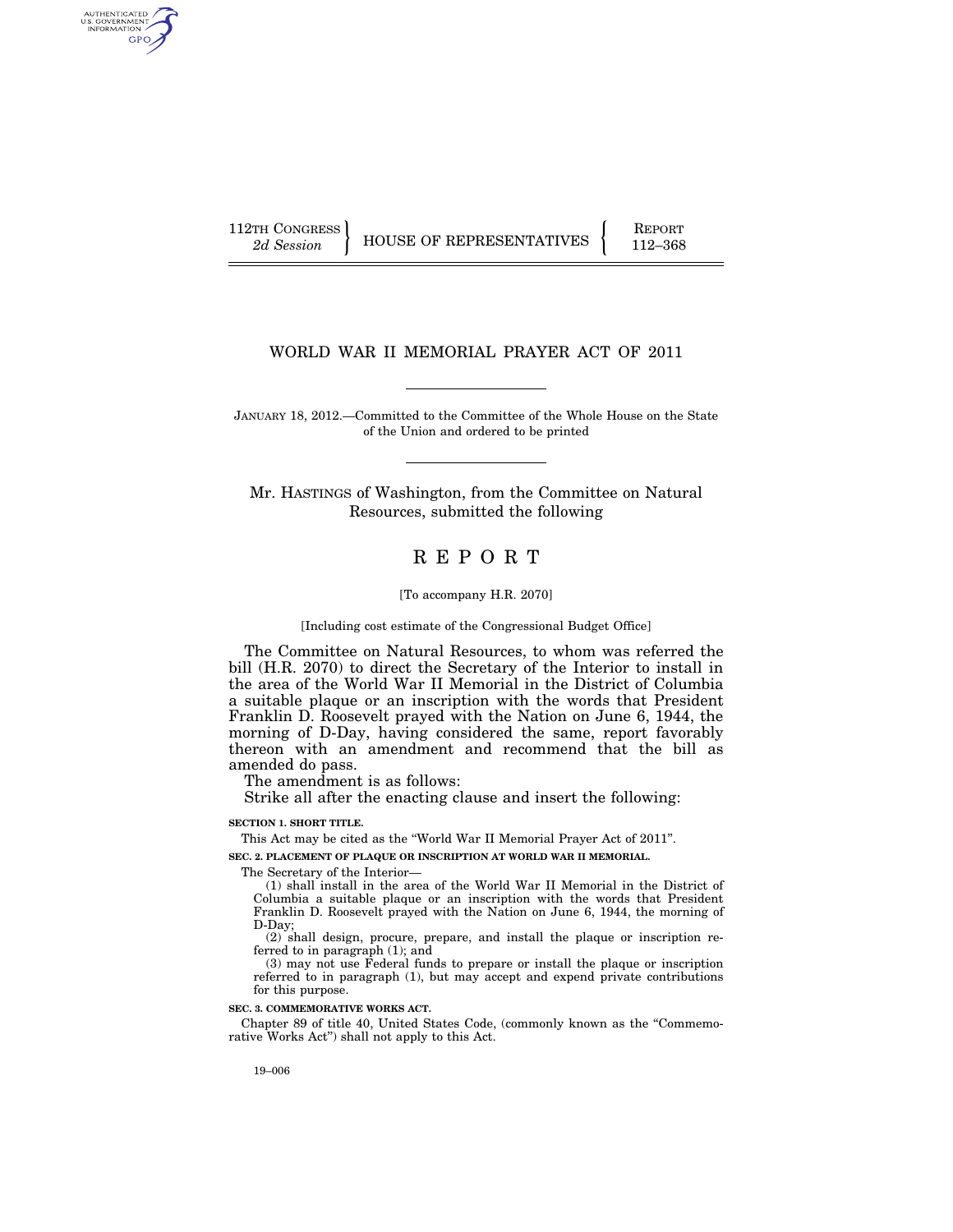### PURPOSE OF THE BILL

The purpose of H.R. 2070, as ordered reported, is to direct the Secretary of the Interior to install in the area of the World War II Memorial in the District of Columbia a suitable plaque or an inscription with the words that President Franklin D. Roosevelt prayed with the Nation on June 6, 1944, the morning of D-Day.

# BACKGROUND AND NEED FOR LEGISLATION

The World War II Memorial in Washington, DC, honors the service of 16 million members of the Armed Forces of the United States of America, the support of countless millions on the home front, and the ultimate sacrifice of 405,399 Americans. On May 29, 2004, a four-day reunion of veterans on the National Mall culminated in the dedication of the memorial.

In recent years there has been some controversy regarding the omission of the phrase ''so help us God'' in an inscription with an excerpt of President Roosevelt's address to Congress following the bombing of Pearl Harbor. The Park Service responded with the explanation that the phrase was excluded because it was not spoken at the point in the address from which the excerpt was derived.

H.R. 2070 directs the Secretary of the Interior to install in the area of the World War II Memorial in the District of Columbia a suitable plaque or an inscription with the words that President Franklin D. Roosevelt prayed with the Nation on June 6, 1944, the morning of D-Day. President Roosevelt's address included a prayer:

With Thy blessing, we shall prevail over the unholy forces of our enemy. Help us to conquer the apostles of greed and racial arrogances. Lead us to the saving of our country, and with our sister nations into a world unity that will spell a sure peace a peace invulnerable to the schemings of unworthy men. And a peace that will let all of men live in freedom, reaping the just rewards of their honest toil. Thy will be done, Almighty God. Amen.

During markup, the Natural Resources Committee adopted an amendment offered by Congressman Bill Johnson (R–OH) to prohibit the use of Federal funds for the project, but allowing the Secretary of the Interior to accept and spend donations. Additionally, because of the limited scope and scale of the proposal, the Commemorative Works Act will not apply to H.R. 2070.

#### COMMITTEE ACTION

H.R. 2070 was introduced on June 1, 2011, by Congressman Bill Johnson (R–OH). The bill was referred to the Committee on Natural Resources, and within the Committee to the Subcommittee on National Parks, Forests and Public Lands. On November 3, 2011, the Subcommittee held a hearing on the bill. On November 17, 2011, the Full Resources Committee met to consider the bill. The Subcommittee on National Parks, Forests and Public Lands was discharged by unanimous consent. Congressman Bill Johnson offered amendment designated .011 to the bill; the amendment was adopted by unanimous consent. The bill, as amended, was then ordered favorably reported to the House of Representatives by unanimous consent.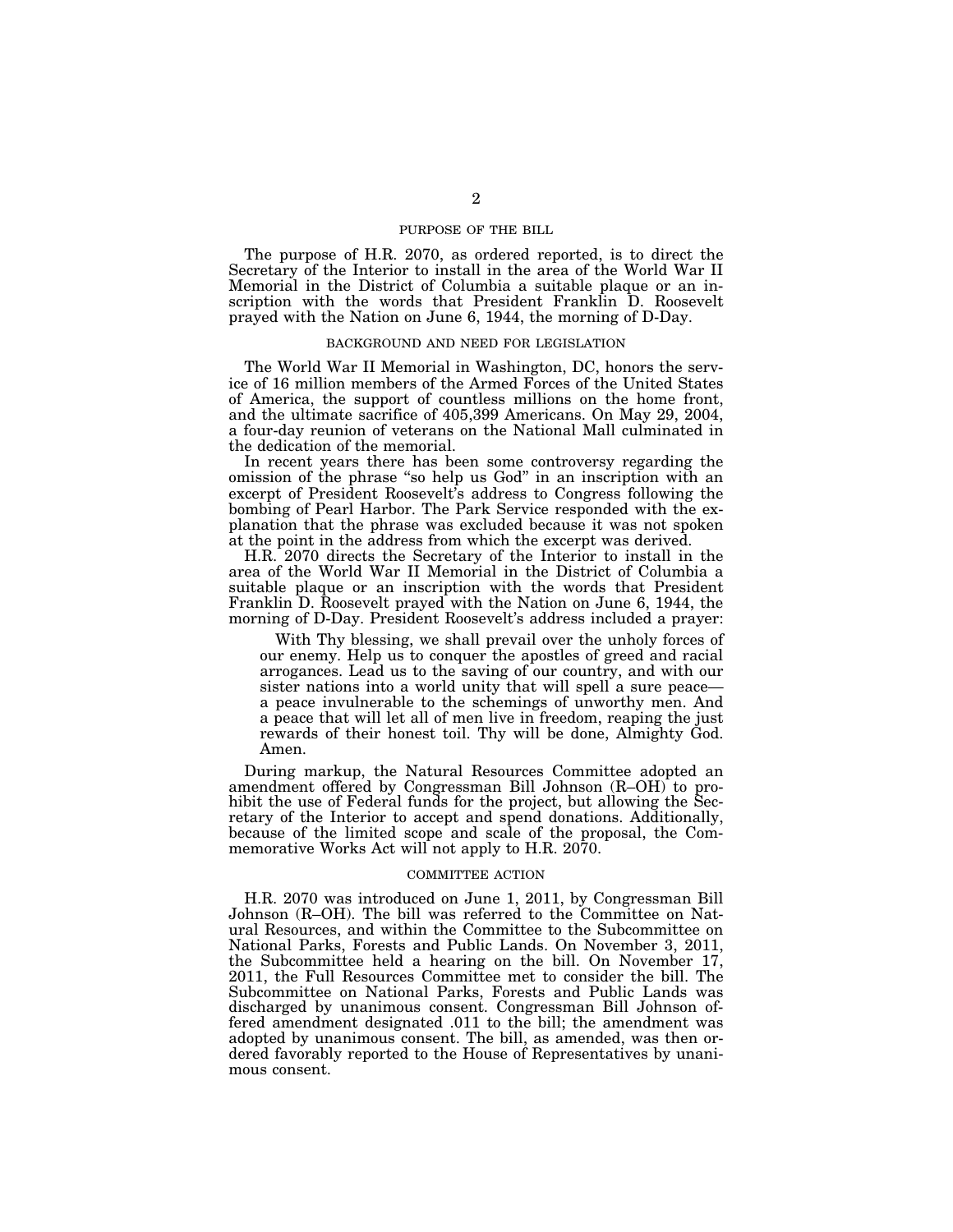## COMMITTEE OVERSIGHT FINDINGS AND RECOMMENDATIONS

Regarding clause  $2(b)(1)$  of rule X and clause  $3(c)(1)$  of rule XIII of the Rules of the House of Representatives, the Committee on Natural Resources' oversight findings and recommendations are reflected in the body of this report.

## COMPLIANCE WITH HOUSE RULE XIII

1. Cost of Legislation. Clause 3(d)(1) of rule XIII of the Rules of the House of Representatives requires an estimate and a comparison by the Committee of the costs which would be incurred in carrying out this bill. However, clause  $3(d)(2)(B)$  of that Rule provides that this requirement does not apply when the Committee has included in its report a timely submitted cost estimate of the bill prepared by the Director of the Congressional Budget Office under section 402 of the Congressional Budget Act of 1974. Under clause 3(c)(3) of rule XIII of the Rules of the House of Representatives and section 403 of the Congressional Budget Act of 1974, the Committee has received the following cost estimate for this bill from the Director of the Congressional Budget Office:

#### *H.R. 2070—World War II Memorial Prayer Act of 2011*

H.R. 2070 would direct the Secretary of the Interior to install within the World War II Memorial in Washington, D.C., an inscription of the words President Roosevelt prayed with the nation on June 6, 1944. The legislation would direct the Secretary to design, procure, and install the inscription; however, federal funds could not be used to prepare or install the inscription. Under the bill, the proposed addition to the memorial would be exempt from the requirements of the Commemorative Works Act (CWA).

CBO estimates that implementing the legislation would have no significant impact on the federal budget. Based on information from the NPS, CBO estimates that the cost to maintain the inscription would be insignificant. Enacting H.R. 2070 would affect direct spending; therefore, pay-as-you-go procedures apply. However, CBO estimates that the net effects of receiving and spending donated funds would be insignificant in each year.

The CBO staff contact for this estimate is Martin von Gnechten. The estimate was approved by Theresa Gullo, Deputy Assistant Director for Budget Analysis.

2. Section 308(a) of Congressional Budget Act. As required by clause  $3(c)(2)$  of rule XIII of the Rules of the House of Representatives and section 308(a) of the Congressional Budget Act of 1974, this bill does not contain any new budget authority, credit authority, or an increase or decrease in revenues or tax expenditures. CBO estimates that implementing the legislation would have no significant impact on the Federal budget. Based on information from the National Park Service, CBO estimates that the cost to maintain the inscription would be insignificant. Enacting the bill would affect direct spending, but CBO estimates that the net effect of receiving and spending donations would be insignificant in each year.

3. General Performance Goals and Objectives. As required by clause  $3(c)(4)$  of rule XIII, the general performance goal or objective of this bill, as ordered reported, is to direct the Secretary of the In